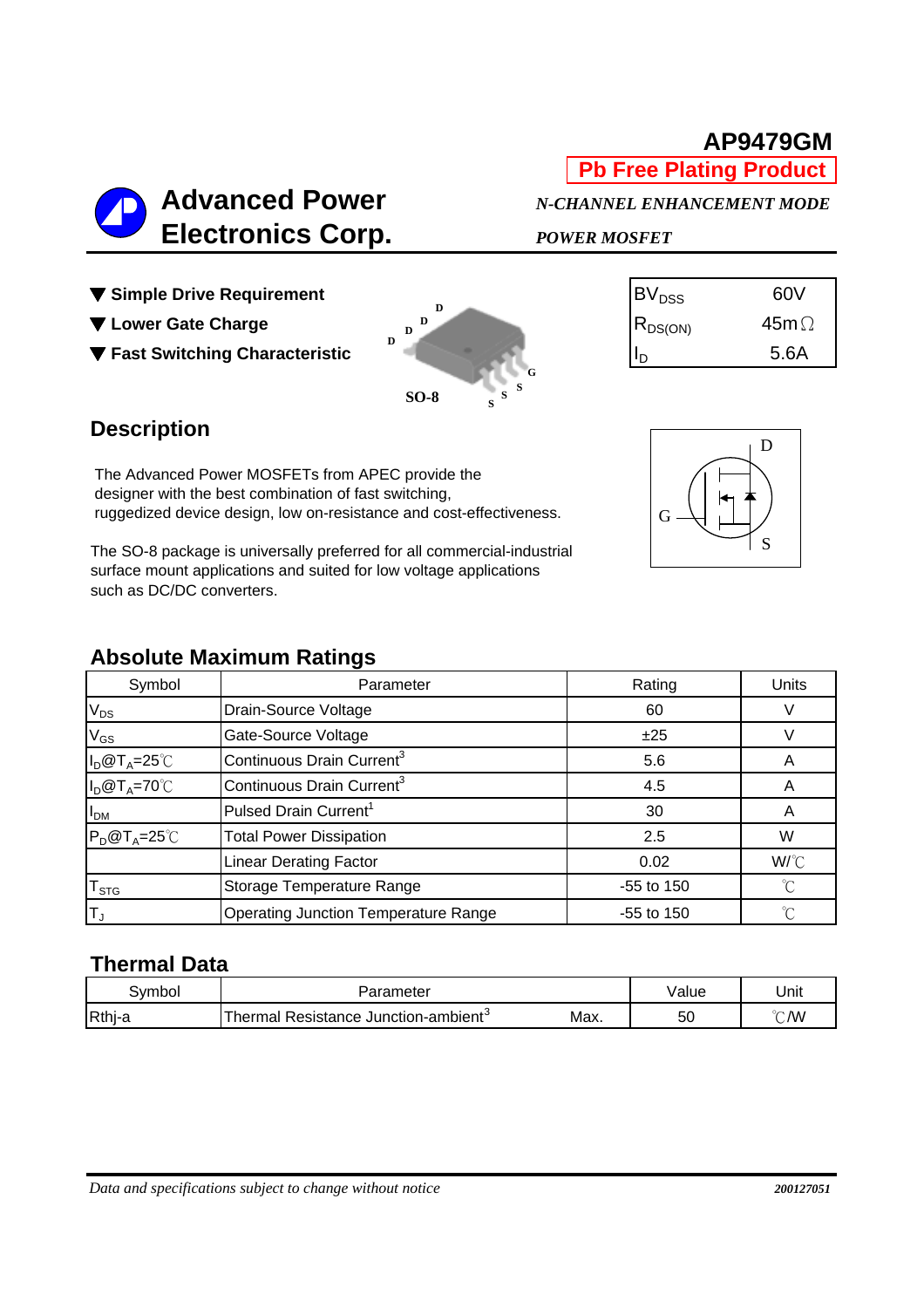

## **Electrical Characteristics@Tj =25o C(unless otherwise specified)**

| Symbol                                              | Parameter                                                                       | <b>Test Conditions</b>                    | Min. | Typ. | Max.                     | Units     |
|-----------------------------------------------------|---------------------------------------------------------------------------------|-------------------------------------------|------|------|--------------------------|-----------|
| BV <sub>DSS</sub>                                   | Drain-Source Breakdown Voltage                                                  | $V_{GS}$ =0V, $I_D$ =250uA                | 60   |      |                          | $\vee$    |
| $\Delta$ BV <sub>DSS</sub> $/\Delta$ T <sub>i</sub> | Breakdown Voltage Temperature Coefficient Reference to 25℃, I <sub>D</sub> =1mA |                                           |      | 0.06 | Ξ.                       | V/°C      |
| $R_{DS(ON)}$                                        | Static Drain-Source On-Resistance <sup>2</sup>                                  | $V_{GS}$ =10V, $I_D$ =5A                  |      |      | 45                       | $m\Omega$ |
|                                                     |                                                                                 | $V_{GS} = 4.5V$ , $I_D = 3A$              |      |      | 60                       | $m\Omega$ |
| $V_{GS(th)}$                                        | Gate Threshold Voltage                                                          | $V_{DS} = V_{GS}$ , I <sub>D</sub> =250uA | 1    |      | 3                        | $\vee$    |
| $g_{\rm fs}$                                        | <b>Forward Transconductance</b>                                                 | $V_{DS}$ =5V, $I_D$ =5A                   |      | 8    | ÷.                       | S         |
| $I_{DSS}$                                           | Drain-Source Leakage Current (T <sub>i</sub> =25°C)                             | $V_{DS} = 60V$ , $V_{GS} = 0V$            |      | ä,   | 1                        | uA        |
|                                                     | Drain-Source Leakage Current (T <sub>i</sub> =70°C)                             | $V_{DS} = 48V$ , $V_{GS} = 0V$            |      | L,   | 25                       | uA        |
| $I_{GSS}$                                           | Gate-Source Leakage                                                             | $V_{GS}$ =±25 $V$                         |      |      | ±100                     | nA        |
| $\mathsf{Q}_{\mathsf{g}}$                           | Total Gate Charge <sup>2</sup>                                                  | $ID=5A$                                   |      | 11   | 18                       | nC        |
| $\mathbf{Q}_{\text{gs}}$                            | Gate-Source Charge                                                              | $V_{DS} = 48V$                            |      | 2.7  | $\blacksquare$           | nC        |
| $Q_{gd}$                                            | Gate-Drain ("Miller") Charge                                                    | $V_{GS} = 4.5V$                           |      | 6    | ٠                        | nC        |
| $t_{d(on)}$                                         | Turn-on Delay Time <sup>2</sup>                                                 | $V_{DS} = 30V$                            |      | 9    | $\overline{\phantom{0}}$ | ns        |
| $t_r$                                               | <b>Rise Time</b>                                                                | $ID=1A$                                   |      | 4    |                          | ns        |
| $t_{d(\text{off})}$                                 | <b>Turn-off Delay Time</b>                                                      | $RG=3.3\Omega, VGS=10V$                   |      | 24   | $\blacksquare$           | ns        |
| $t_f$                                               | <b>Fall Time</b>                                                                | $R_p = 30 \Omega$                         |      | 5    | ÷.                       | ns        |
| $C_{iss}$                                           | Input Capacitance                                                               | $V_{GS} = 0V$                             |      | 960  | 1540                     | pF        |
| $C_{\rm oss}$                                       | <b>Output Capacitance</b>                                                       | $V_{DS} = 25V$                            |      | 90   | ÷.                       | pF        |
| $C_{\rm rss}$                                       | Reverse Transfer Capacitance                                                    | $f=1.0MHz$                                |      | 70   | ÷.                       | pF        |
| $R_{g}$                                             | Gate Resistance                                                                 | $f=1.0$ MHz                               |      | 1.3  | 2                        | Ω         |

#### **Source-Drain Diode**

| Svmbol           | Parameter                          | <b>Test Conditions</b> | Min. | $TVP$ . | Max.   | Units |
|------------------|------------------------------------|------------------------|------|---------|--------|-------|
| $V_{SD}$         | Forward On Voltage <sup>2</sup>    | $IS=2A, VGS=0V$        | -    |         | $\sim$ |       |
| lt <sub>rr</sub> | Reverse Recovery Time <sup>2</sup> | $Is=5A, VGS=0V,$       |      | 28      |        | ns    |
| $Q_{rr}$         | <b>Reverse Recovery Charge</b>     | $dl/dt = 100A/\mu s$   | -    | ু       | -      | nС    |

#### **Notes:**

1.Pulse width limited by Max. junction temperature.

2.Pulse width  $\leq$ 300us, duty cycle  $\leq$ 2%.

3.Surface mounted on 1 in<sup>2</sup> copper pad of FR4 board ; 125 °C/W when mounted on min. copper pad.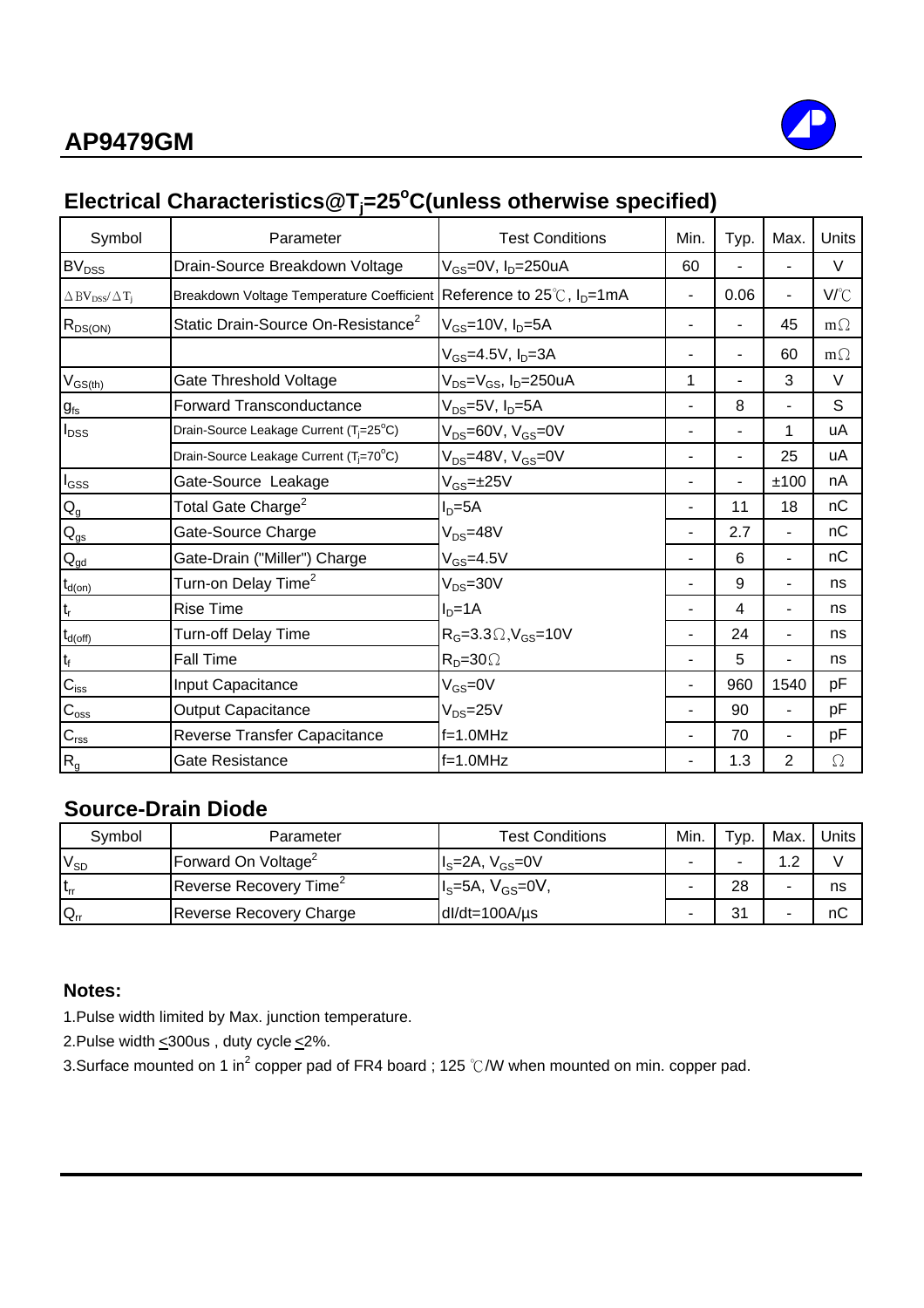





 **Fig 3. On-Resistance v.s. Gate Voltage Fig 4. Normalized On-Resistance**





 **Fig 1. Typical Output Characteristics Fig 2. Typical Output Characteristics**



 **v.s. Junction Temperature**



Fig 5. Forward Characteristic of Fig 6. Gate Threshold Voltage v.s. **Reverse Diode Junction Temperature**